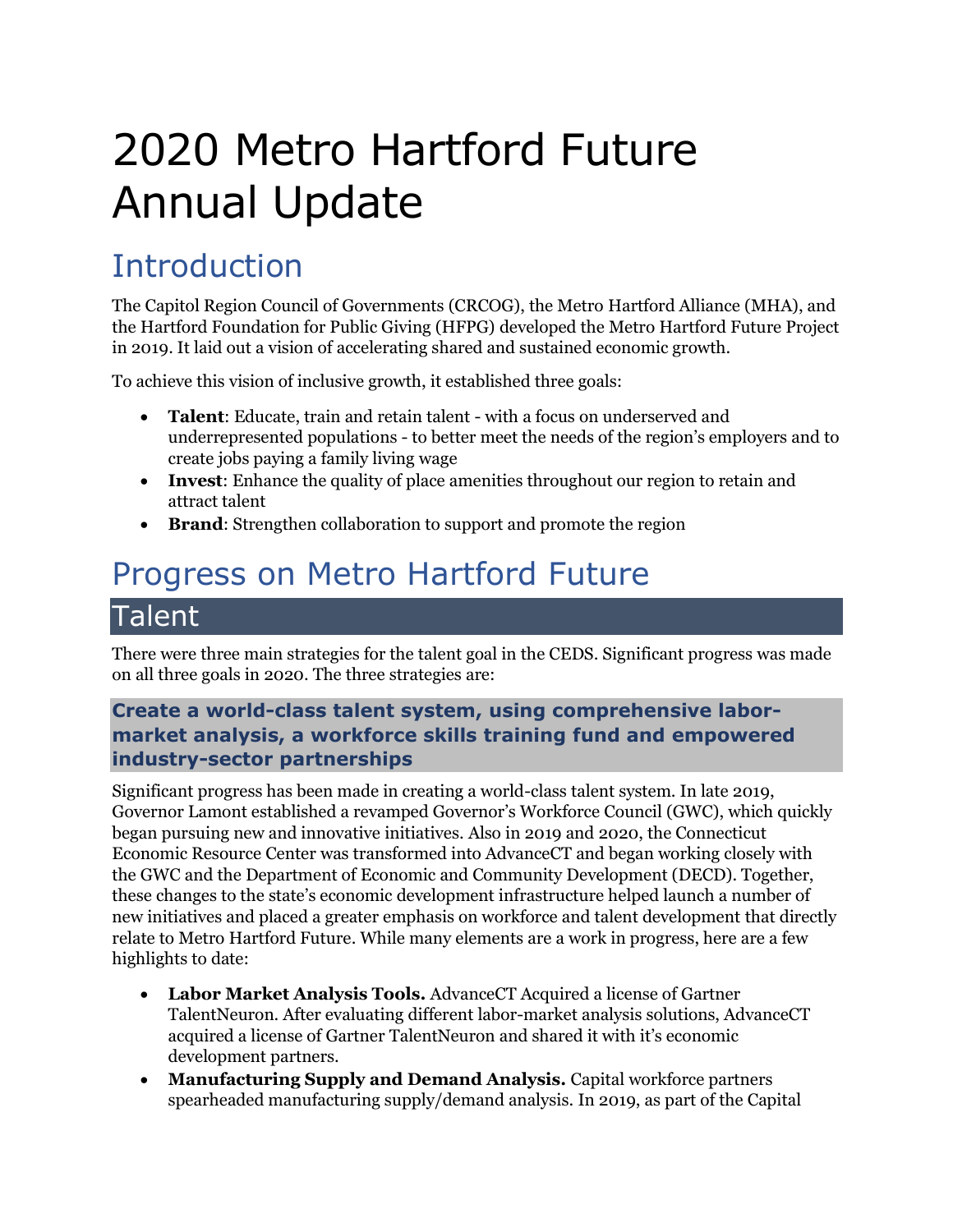Area Pipeline Partnership, Capital Workforce Partners commissioned a study of supply and demand for manufacturing workforce training. This analysis, conducted using labormarket data, training program completion data, and in-depth interviews, demonstrated a significant undersupply of trained workers for manufacturing.

• **Next Generation Industry Sector Partnerships**. In the Fall of 2020, the Governor's Workforce Council partnered with the Institute for Connected Communities to bring the Next Generation Industry Sector Partnership model to Connecticut. For the Metro Hartford region, the effort is being organized by Capital Workforce Partners. This model was specifically called out in the Metro Hartford Future CEDS as a recommended best practice.

#### **Significantly increase the supply of talent for high-opportunity industries using a dual-track training model that provides workbased learning, aligned classroom learning, and valuable credentials/credit for students**

In early 2019, Capital Workforce Partners (CWP) established the Capital Area Pipeline Partnership (CAPP) in response to the state's Apprenticeship Connecticut Initiative (ACI). In an introductory e-mail to CAPP, CWP states: "This regional pipeline skills training initiative will coordinate the efforts of a broad array of partners across North Central Connecticut to provide an employer-responsive mix of customized work-based learning, dual-track, pre-apprentice, apprenticeship and certificate-focused skills training and support services to targeted young adults and high school students."

As part of this initiative, CWP was awarded \$2.3 million in funding from the CT Department of Labor. The funding will be used to Pre-Apprenticeship and industry credential-based training over the next four years in the North Central region for 474 individuals in the Manufacturing, Healthcare, and Construction sectors. 150 in-school youth and 140 adults will be trained in the Manufacturing sector, 124 adults will be trained in the Healthcare sector, and 60 adults will be trained in the Construction sector. Training will be provided by a number of educational partners, including Goodwin University, CT Community Colleges, and high schools.

Some recent progress included:

- Launched several youth ACI cohorts where young people are receiving manufacturing pre-apprenticeships
- About 80 participants including 30 Opportunity Youth engaged in ACI training to date
- About 150 adults are starting pre-apprenticeship and credential-based training through ACI in early 2021
- The CT community college system and others including AI Prince, CWP Jobs Funnel, and Goodwin are supporting adult training in the Manufacturing, Healthcare, and Construction sectors

#### **Retain talent by connecting college graduates to employers**

Retaining college-educated talent was a major goal of the CEDS as the region, and the state, tend to lag behind other states in this important metric. For a variety of reasons, the state has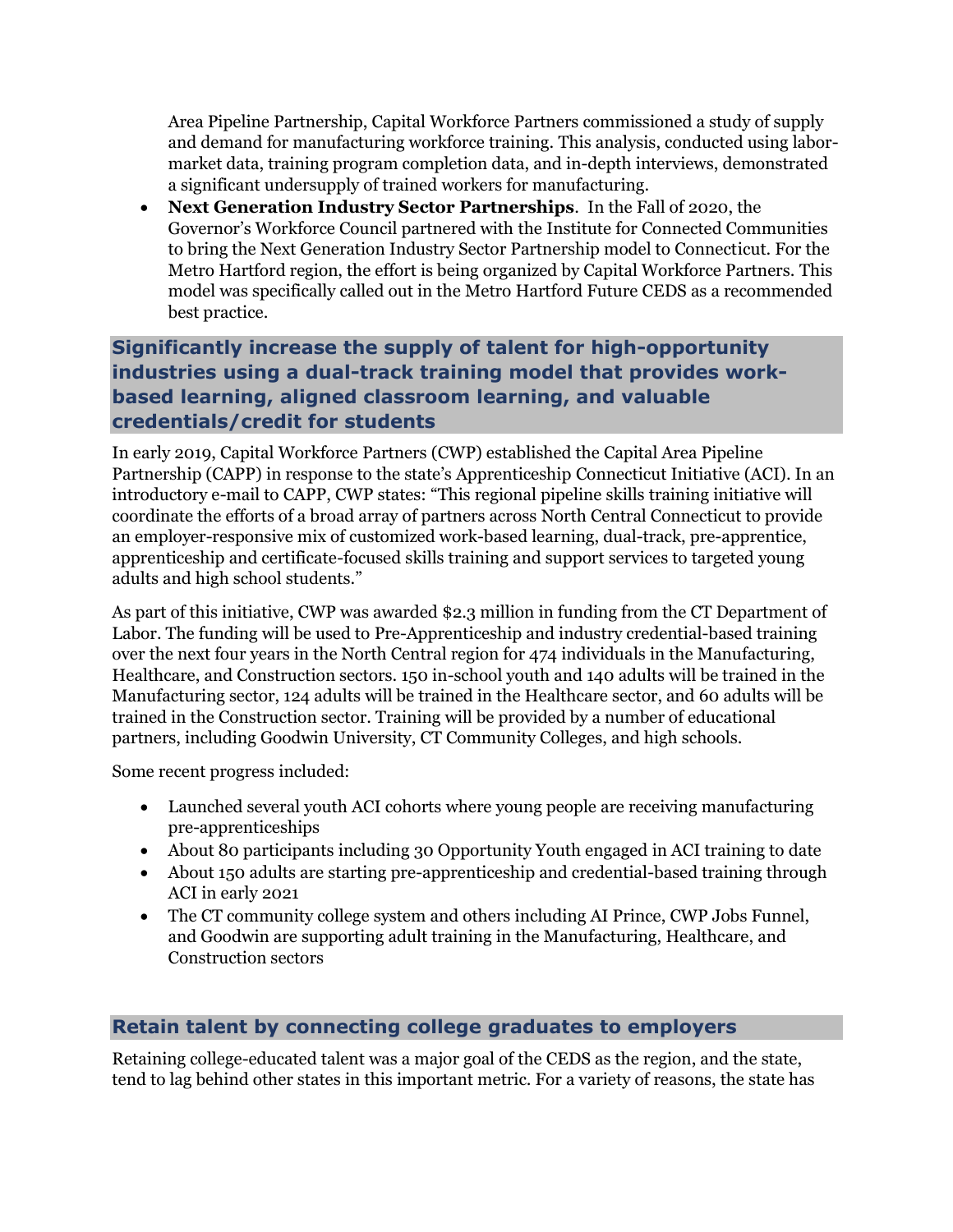had a difficult time holding on to the talent it produces at its world-class higher education institutions. The CEDS identified the Campus Philly model as a promising best practice.

Progress toward bringing that model to Connecticut included:

- **Next Generation Workforce – Increasing Retention of College Graduates in Connecticut forum**: In February of 2020, CRCOG organized a forum at the legislative office building on the topic of college student retention. The forum was attended by legislators as well as practitioners from economic development, workforce training, and higher education. It featured speakers from the New England Board of Higher Education, local higher educational institutions, and a keynote presentation by a representative of Campus Philly.
- **Campus Philly-led Focus Groups**: Subsequent to the forum organized by CRCOG, AdvanceCT partnered with the Governor's Workforce Council to hire Campus Philly to lead a series of focus groups in Connecticut. The result of this work was a memorandum outlining recommendations for establishing a similar program in Connecticut. AdvanceCT is working to secure funding for a potential start in Summer/Fall of 2021 for a statewide initiative.

### Invest

The invest goal of the CEDS had one primary strategy and three long-term strategies. Progress is listed below.

#### **Create a regional investment fund to drive investment in quality of place assets**

While this was listed as the main strategy for the "Invest" goal, no significant progress was made during 2020. Due to uncertainties with state funding as well as financial pressures caused by the COVID-19 pandemic, pursuing this strategy was deferred.

#### **Increase connectivity within and outside of the metropolitan region**

Progress toward this strategy was made on two fronts during 2020.

- **CRCOG initiated an economic impact study of a Boston rail connection:** The Massachusetts Department of Transportation began studying the feasibility of establishing higher-quality passenger rail service between Pittsfield, Springfield, Worcester, and Boston in 2018. The study did not include a complete economic impact assessment as one of its tasks. In 2020, CRCOG initiated an economic impact study of the proposed connection, looking at far-ranging impacts job creation and real estate development throughout the corridor. The EIS is scheduled to be completed in January 2021, with results released to the public in February 2021. The Boston Rail study is expected to show a very strong return on investment for investing to fill this missing transportation link.
- **CRCOG initiated a Capital Region Transit Priority Corridors Implementation Strategy Study:** This study builds upon the Comprehensive Transit Route Analysis conducted by CRCOG in 2015. It builds on that study's recommendations to establish six transit priority corridors with enhanced amenities and more frequent service. The study will develop an implementation plan for the six corridors providing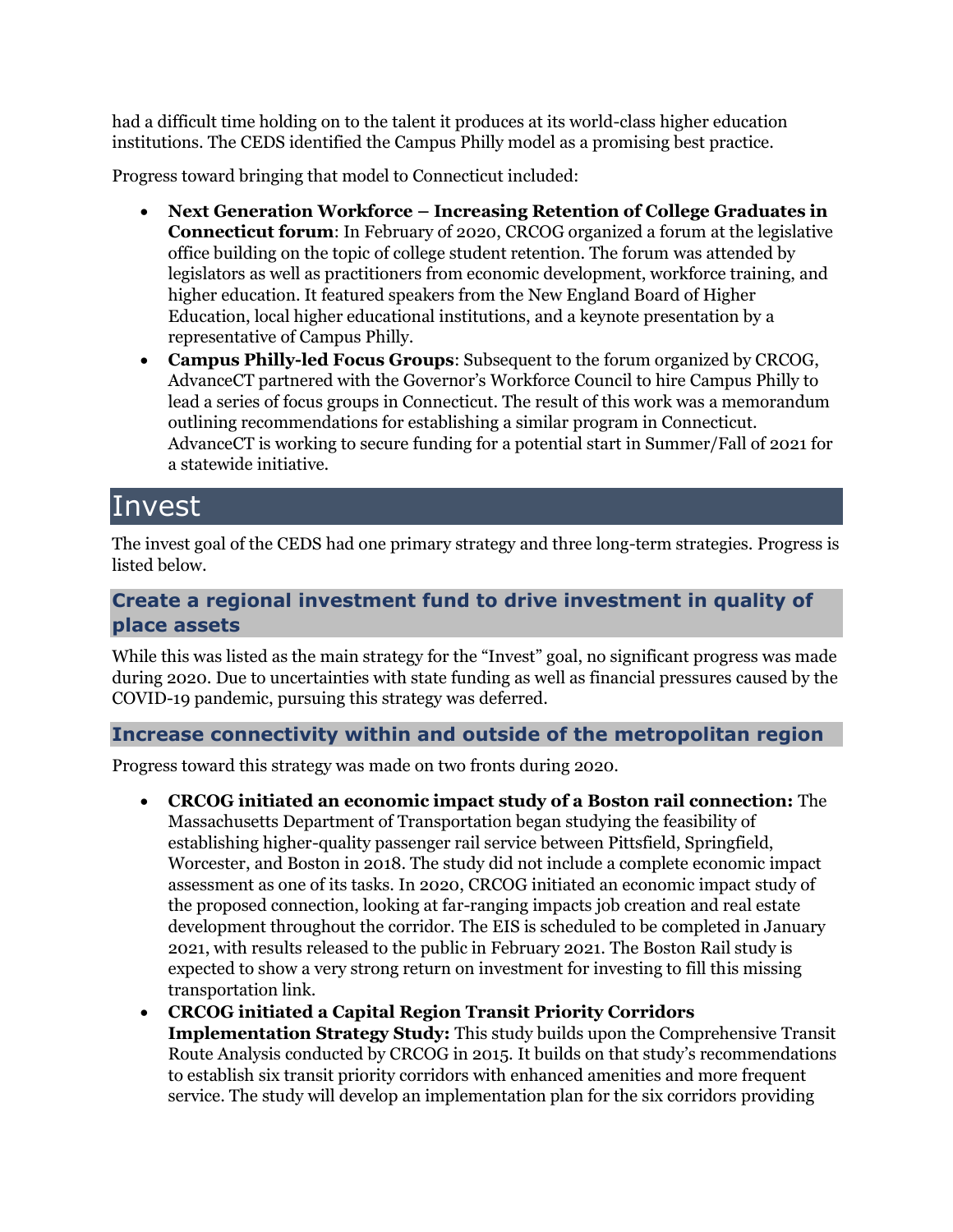much more detailed recommendations regarding scheduling, stop spacing, and other logistical issues. The study will be initiated in 2021 and completed in 2023.

#### **Support investments in the metropolitan region's downtowns**

While many studies on Transit-Oriented Development had previously been completed in the metropolitan area, CRCOG identified one gap and initiated a study to fill that gap:

• **TOD Roles, Visioning, Viability, and Tools Analysis Study**: CRCOG is in the process of initiating a more fine-grained look at advancing TOD in the region. The primary task in the study is to identify sites in each of the towns that may be ready to development, then look at their financial viability. The study will look at existing zoning and visions for the site, then perform a market feasibility analysis to determine how realistic that development is. A real estate analysis firm will be brought in to make this determination and developers will be consulted to determine market appetite.

#### **Continue making sites ready for development**

Within this strategy, two recommendations were made. One was to continue pursuing funding for brownfields assessment and remediation. The other was to pursue funding for infrastructure projects that will make sites more attractive for development. Two notable examples of progress include:

- **2020 Regional Brownfields Assessment Grant**: In 2020 CRCOG was awarded a \$300,000 grant from the EPA to fund brownfields assessments in the region. As of January 2021, CRCOG was in the process of selecting a consultant to assist with this project. The funding will assist towns with assessing properties and planning for redevelopment.
- **East Hartford/Goodwin University Drainage Improvements**: In 2020 the Town of East Hartford prepared a grant application for funding from the EDA to improve drainage along Main Street. The area is slated for redevelopment as part of Goodwin University's Campus Master Plan. This development is currently prevented by flooding issues in the area. The grant application is scheduled to be submitted in early 2021.

## Brand

The Brand goal of the CEDS focused on increasing awareness of Hartford as a prime location to relocate businesses, as well as a location to start new ones.

#### **Create a coordinated, regional approach to business retention, expansion, and attraction.**

In 2019 and 2020, the MetroHartford Alliance began a renewed push to market the region and attract investment. In part funded by a \$1 million DECD grant for 2020 and 2021, the Alliance is undertaking the following activities:

- Developing a talent attraction website
- Developing a branding and marketing campaign
- Sponsoring events such as the Insurance Capital Summit
- Staffing trade show booths
- Paid advertising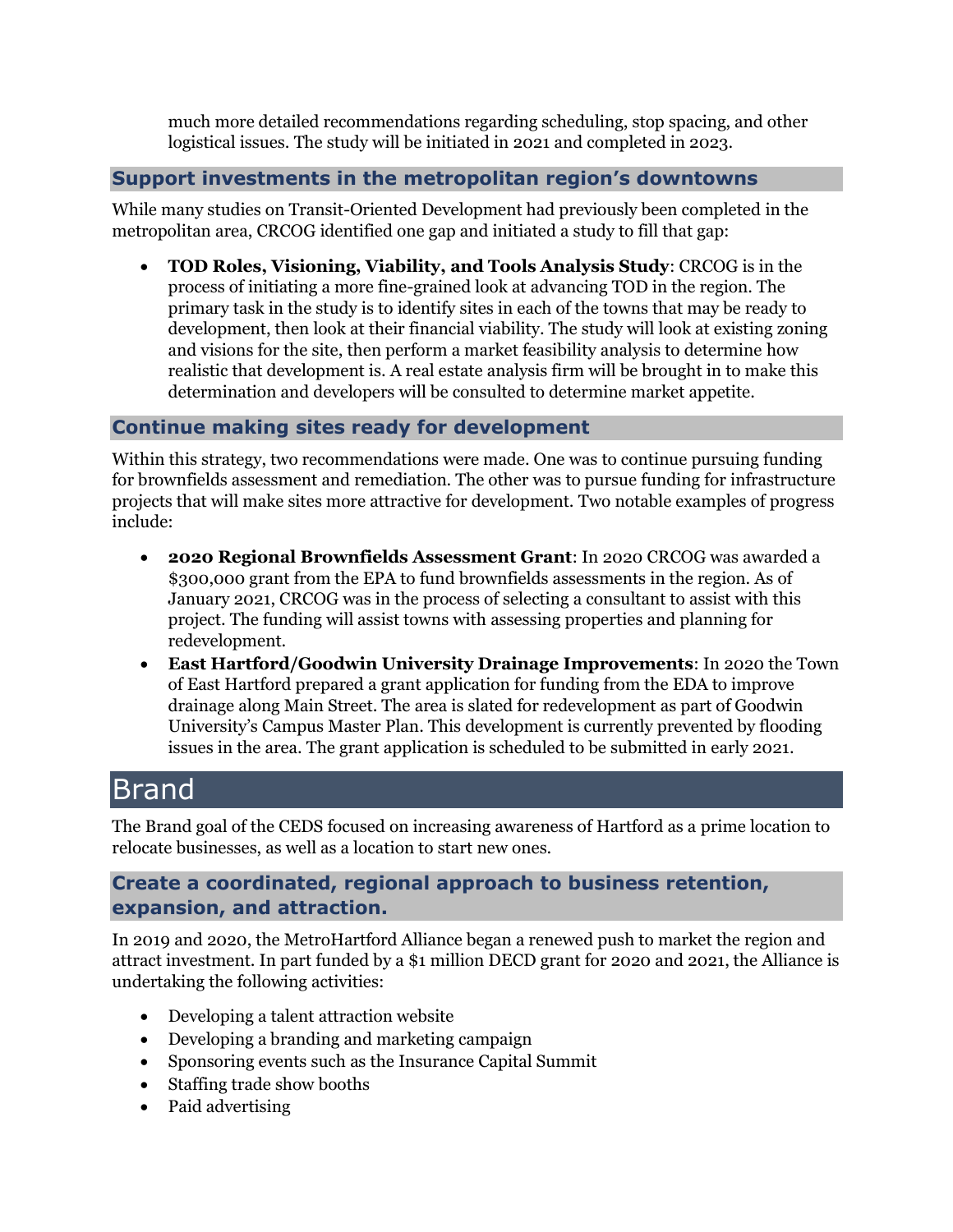- Lead generation
- Others

This work has had a measurable impact in 2020. A few highlights include:

- \$58 million in total capital investment
- 1,360 new jobs in the metropolitan region
- Eight recruitment "wins". Three were international, three from other states, and two from other parts of Connecticut
- 14 additional "projects" that are on-hold due to the COVID-19 pandemic

#### **Scale efforts to support high-opportunity sectors through entrepreneurship.**

This strategy relies on the existing successes the region has experienced with sector-based entrepreneurial support systems. Existing business accelerators in high-opportunity sectors are showing successes. These include Stanley + Techstars and Hartford InsurTech. Coworking spaces and incubators include reSET and Upward Hartford. Addition progress includes:

- Digital Health CT launched in November 2019 (partnership between Hartford HealthCare, Trinity, and UConn). This provides support for healthcare startups.
- Launc[H] (innovation places) received \$2.8 million in year 3 funding from the state.

One disappointing development was the discontinuation of the Hartford InsurTech Hub, run in partnership with Startupbootcamp. After three years in existence, the funders of the program decided to hold off on the fourth year due to uncertainty caused by COVID-19. A big effort for 2021 will be to revive this endeavor.

# Next Steps for Metro Hartford Future

Despite the many disruptions caused by the COVID-19 pandemic in 2020, a significant amount of work was initiated. In fact, significant progress was made on most of the primary strategies in the CEDS.

In addition to continuing with the studies and initiatives described above, staff recommends the following:

- Convene a task force to consider pivoting the Metro Hartford Future CEDS to respond to the economic crisis caused by COVID-19 shutdowns.
- Commission a study that will identify five potential initiatives with high likelihood of accelerating inclusive economic growth and recovery in the state.
- Work with United Way to develop an action plan to lift "ALICE" (Asset Limited, Income Constrained, Employed) families into family-living wage jobs. In the 2020 ALICE report it was noted that of Connecticut's 1,378,091 households, 146,552 earned below the federal poverty level (11%) in 2018, and another 367,175 (27%) were ALICE.
- Commission a study of flexible workforce development funding sources in other states with a focus on middle skill jobs. The goal would be to determine best practices that may lead to the development of such a fund in Connecticut in order to fill critical job vacancies much more quickly.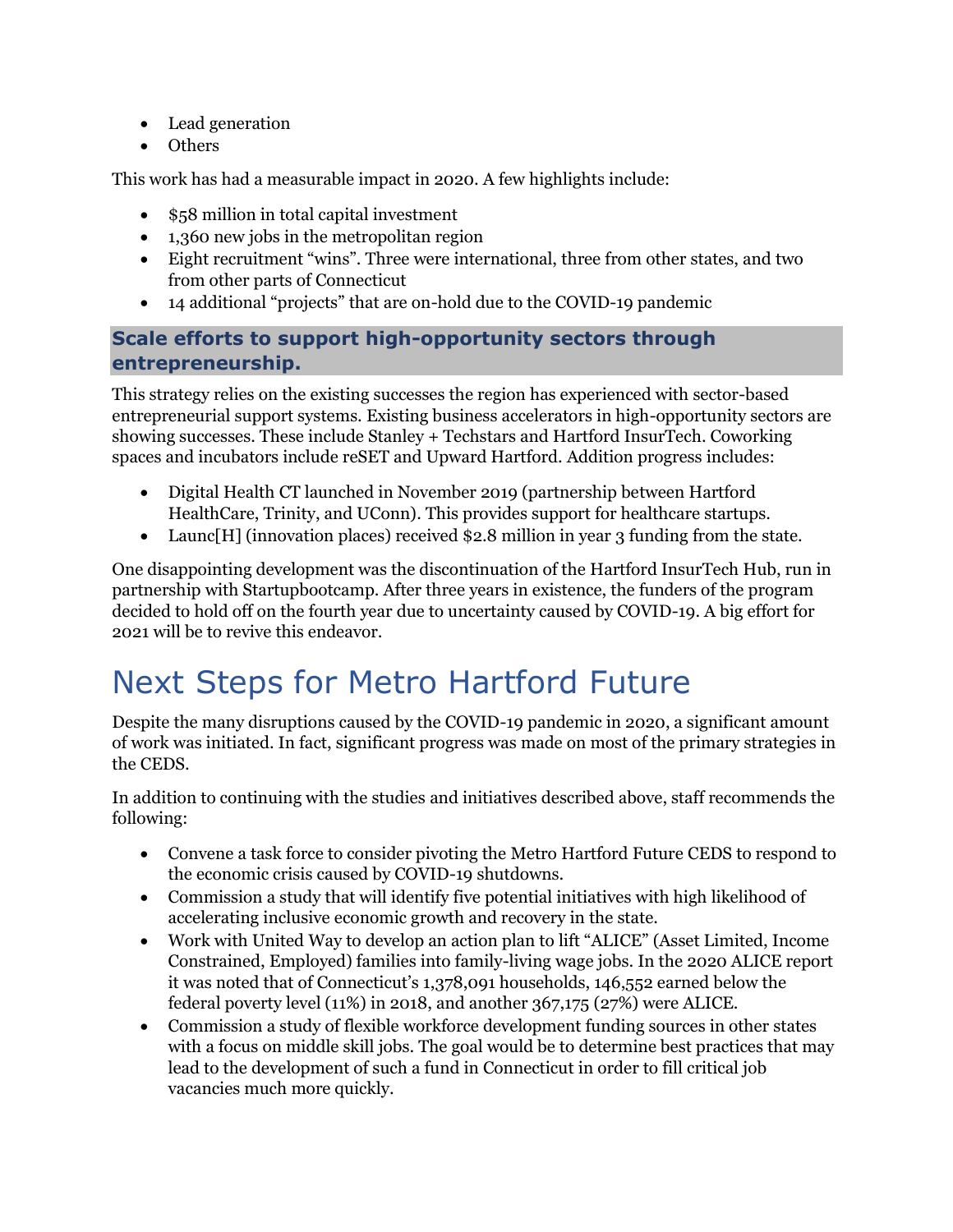- Work with legislators to continue allocating funds to support accelerators and incubators.
- Work with stakeholders to secure funding to restart the Hartford InsureTech Hub.